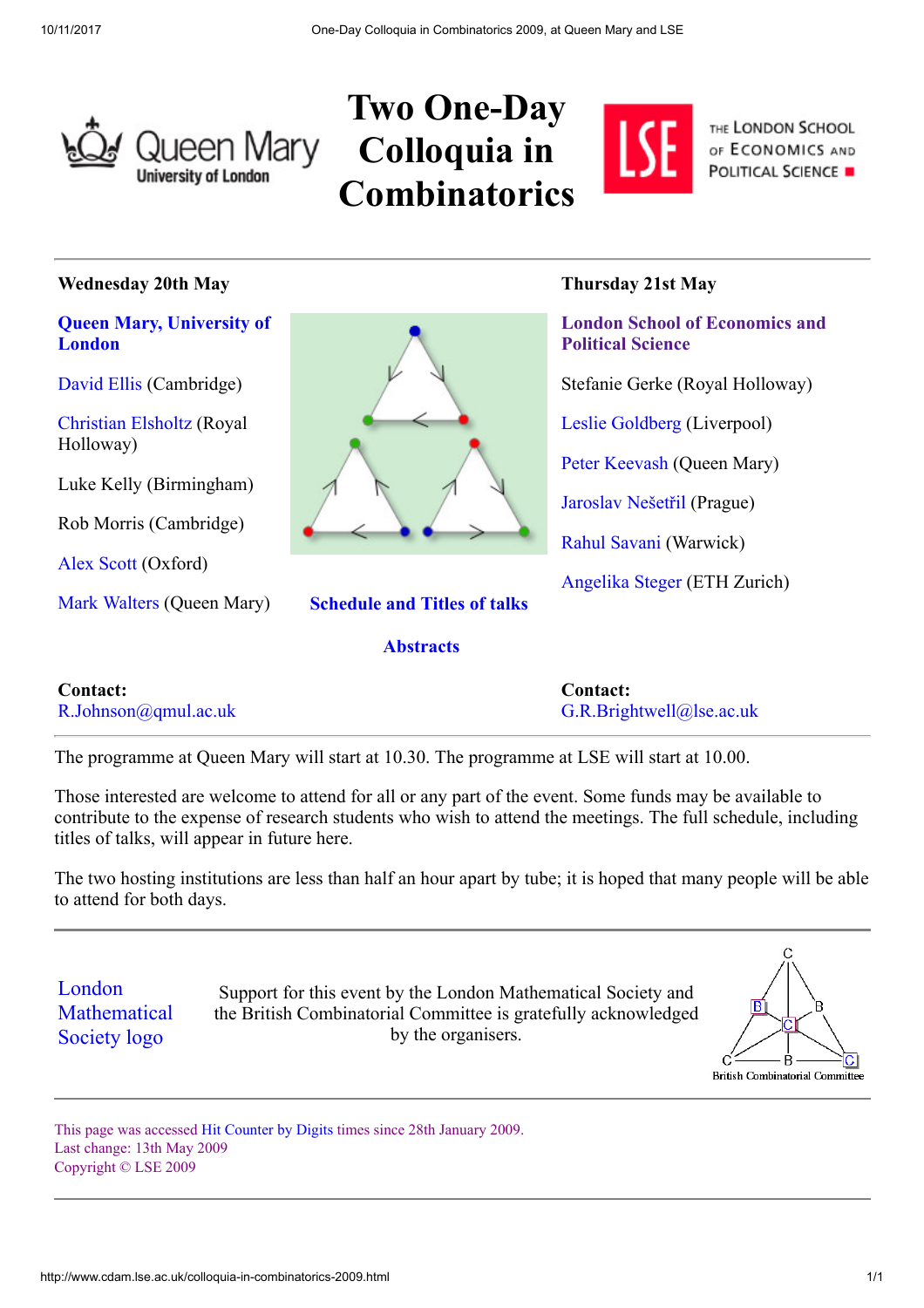



# **[Two One-Day Colloquia in Combinatorics](http://www.cdam.lse.ac.uk/colloquia-in-combinatorics-2009.html)**

## **Schedule and titles of talks**

| Wednesday 20th May                                                                                                            |                                                                                                                   |  |  |
|-------------------------------------------------------------------------------------------------------------------------------|-------------------------------------------------------------------------------------------------------------------|--|--|
| Queen Mary, University of London - start time 10.40                                                                           |                                                                                                                   |  |  |
| Talks will be held in the Maths Lecture Theatre (MLT).<br>Coffee will be available from 10.00 in Room 102 for early arrivals. |                                                                                                                   |  |  |
| Time                                                                                                                          |                                                                                                                   |  |  |
| 10.40 - 11.20                                                                                                                 | Christian Elsholtz - Problems in multidimensional additive combinatorics                                          |  |  |
| $11.25 - 12.05$                                                                                                               | Alex Scott - Triangles in random graphs                                                                           |  |  |
| 12.05 - 13.30                                                                                                                 | Lunch (own arrangements - options on campus and nearby)                                                           |  |  |
| 13.30 - 14.10                                                                                                                 | David Ellis - Combinatorial problems on the symmetric group: some<br>applications of non-Abelian Fourier Analysis |  |  |
| 14.15 - 14.55                                                                                                                 | Rob Morris - Some recent developments in bootstrap percolation                                                    |  |  |
| 14.55 - 15.35                                                                                                                 | Tea break - Room 102                                                                                              |  |  |
| $15.35 - 16.15$                                                                                                               | Luke Kelly - Arbitrary orientations of cycles in oriented graphs                                                  |  |  |
| $16.20 - 17.00$                                                                                                               | Mark Walters - Hamilton cycles in random geometric graphs                                                         |  |  |
| Thursday 21st May                                                                                                             |                                                                                                                   |  |  |
| London School of Economics and Political Science - start time 10.00                                                           |                                                                                                                   |  |  |
| Talks will be held in the New Theatre (E171), in the East Building.                                                           |                                                                                                                   |  |  |
| Time                                                                                                                          |                                                                                                                   |  |  |
| $10.00 - 10.45$                                                                                                               | Peter Keevash - The early evolution of the H-free process                                                         |  |  |
| $10.45 - 11.05$                                                                                                               | Coffee break                                                                                                      |  |  |
| $11.05 - 11.50$                                                                                                               | Stephanie Gerke - Random intersection graphs                                                                      |  |  |
| 11.55 - 12.40                                                                                                                 | Angelika Steger - Synchrony and asynchrony in neural networks                                                     |  |  |
| 12.40 - 14.05                                                                                                                 | Lunch (own arrangements - options on campus and nearby)                                                           |  |  |
| 14.05 - 14.50                                                                                                                 | Leslie Goldberg - A complexity dichotomy for hypergraph partition<br>functions                                    |  |  |
| 14.50 - 15.10                                                                                                                 | Coffee break                                                                                                      |  |  |
| 15.10 - 15.55                                                                                                                 | Rahul Savani - Wiretapping: the nucleolus of connectivity                                                         |  |  |
| $16.00 - 17.00$                                                                                                               | "The Norman Biggs Lecture"<br>Jaroslav Nešetřil - On the category of graphs                                       |  |  |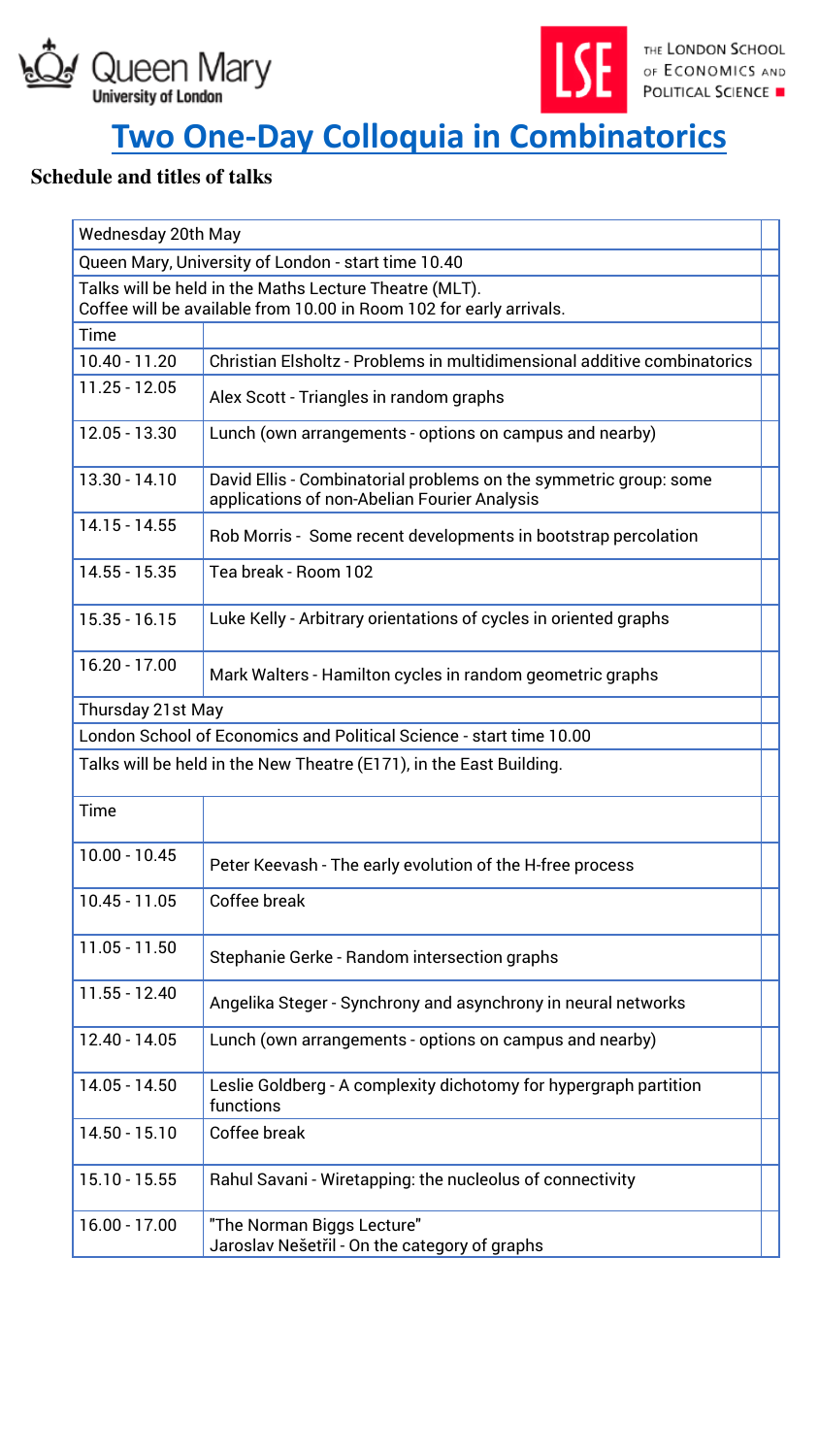

THE LONDON SCHOOL OF ECONOMICS AND **POLITICAL SCIENCE** 



# **Queen Mary, University of London**

# **The London School of Economics and Political Science**

# **One Day Colloquia in Combinatorics**



**20th & 21st May 2009**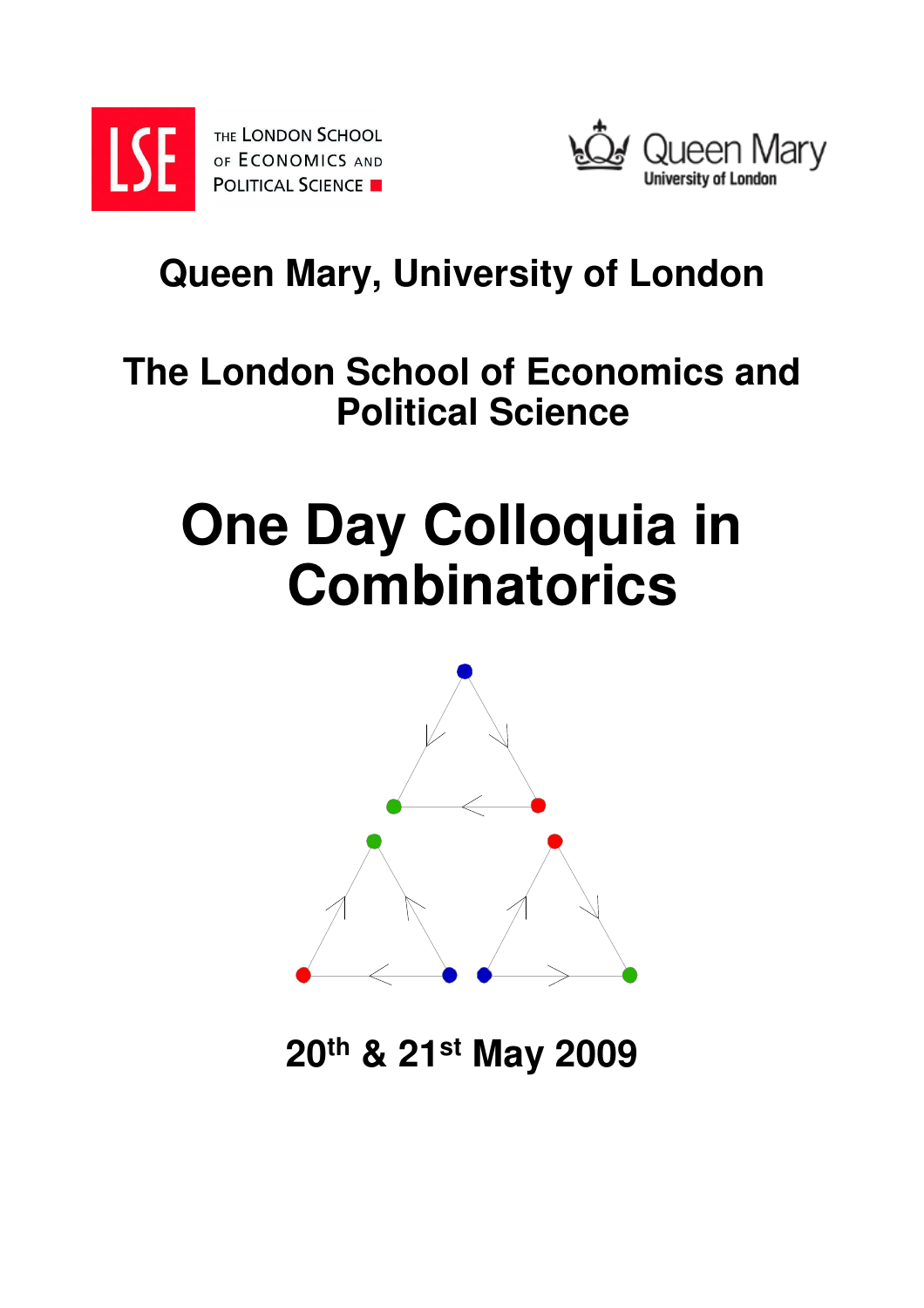

# **WEDNESDAY 20th MAY 2009**

The first of the two linked colloquia in combinatorics will be held at Queen Mary, University of London on Wednesday 20<sup>th</sup> May, starting at 10.40. Everyone interested is welcome to attend any part of the event. All the talks will be held in the Maths Lecture Theatre (MLT), which can be found in the School of Mathematical Sciences.

| $10.00 - 10.30$ | Coffee available for early arrivals in Room 102                                                     |
|-----------------|-----------------------------------------------------------------------------------------------------|
| 10.40 - 11.20   | C. Elsholtz (Royal Holloway)                                                                        |
|                 | Problems in multidimensional additive combinatorics                                                 |
| $11.25 - 12.05$ | A. Scott (Oxford)                                                                                   |
|                 | Triangles in random graphs                                                                          |
| 12.05 - 13.30   | <b>Lunch</b> (own arrangements - options on campus<br>and nearby)                                   |
| $13.30 - 14.10$ | <b>D. Ellis (Cambridge)</b>                                                                         |
|                 | Combinatorial problems on the symmetric group:<br>some applications of non-Abelian Fourier Analysis |
| 14.15 - 14.55   | <b>R. Morris (Cambridge)</b>                                                                        |
|                 | Some recent developments in bootstrap percolation                                                   |
| 14.55 - 15.35   | <b>Coffee break</b> – Room 102                                                                      |
| $15.35 - 16.15$ | L. Kelly (Birmingham)                                                                               |
| 16.20 - 17.00   | Arbitrary orientations of cycles in oriented graphs<br>M. Walters (Queen Mary)                      |
|                 | Hamilton cycles in random geometric graphs                                                          |

Support for this event by the London Mathematical Society and the British Combinatorial Committee is gratefully acknowledged.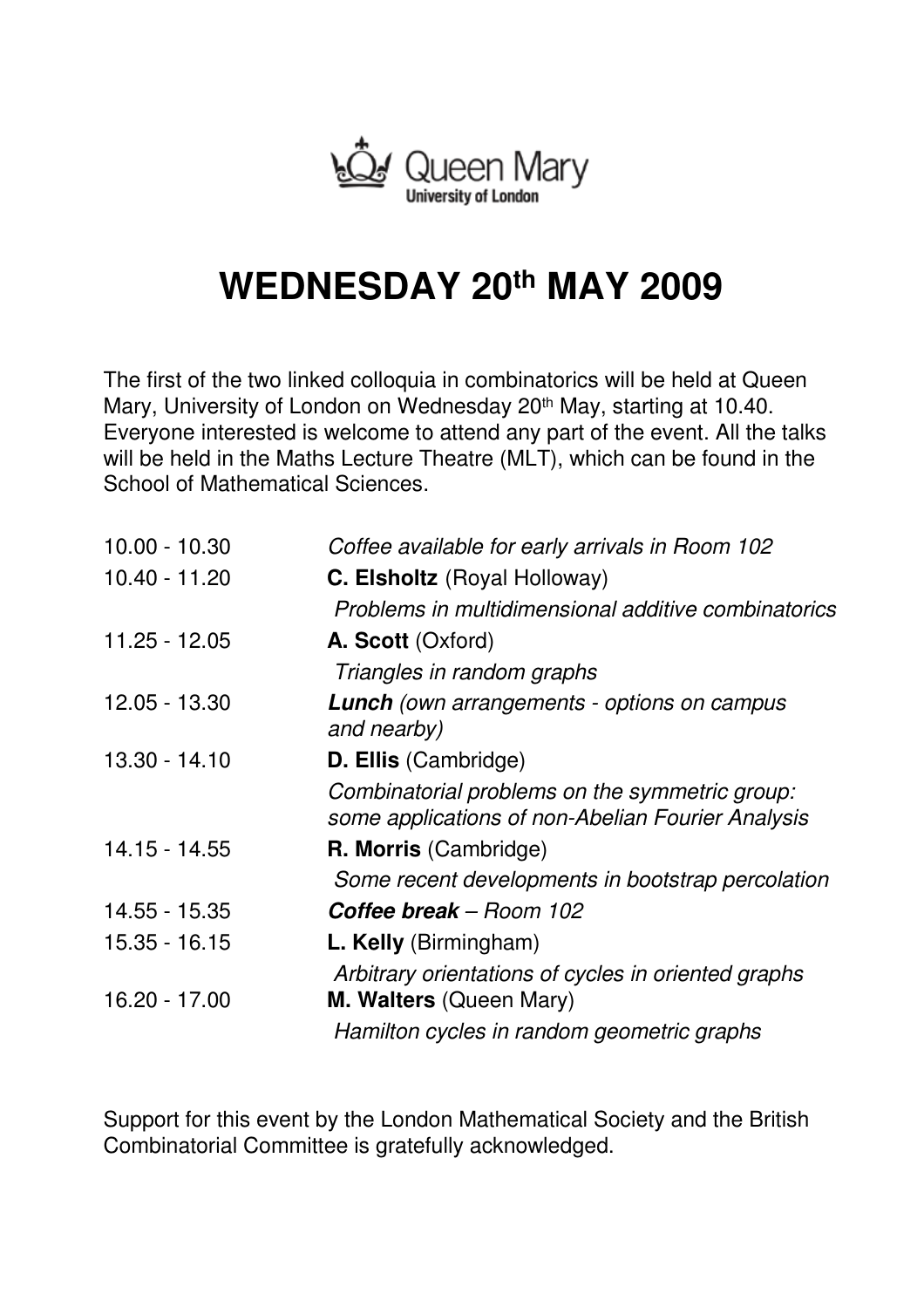#### Multidimensional problems in additive combinatorics

#### Christian Elsholtz

We discuss bounds on extremal sets for problems like those below:

- 1. What is the largest subset of  $(\mathbb{Z}/n\mathbb{Z})^r$  that does not contain an arithmetic progression of length  $k$ ?
- 2. What is the largest subset/(multiset) of  $(\mathbb{Z}/n\mathbb{Z})^r$  that does not contain n elements that sum to 0?
- 3. What is the largest subset of  $[1, \ldots, n]^r$  that does not contain a solution of  $x + y = z$  (i.e., which is a sum free set)?
- 4. Colour the elements of  $[1, \ldots, n]^r$  red and blue. How many monochromatic Schur triples are there?

#### Triangles in random graphs

——————————

Alex Scott

Let X be the number of triangles in a random graph  $G(n, 1/2)$ . Loebl, Matousek and Pangrac showed that  $X$  is close to uniformly distributed modulo q when  $q = O(\log n)$  is prime. We extend this result considerably, and discuss further implications of our methods for the distribution of X. This is joint work with Atsushi Tateno (Oxford).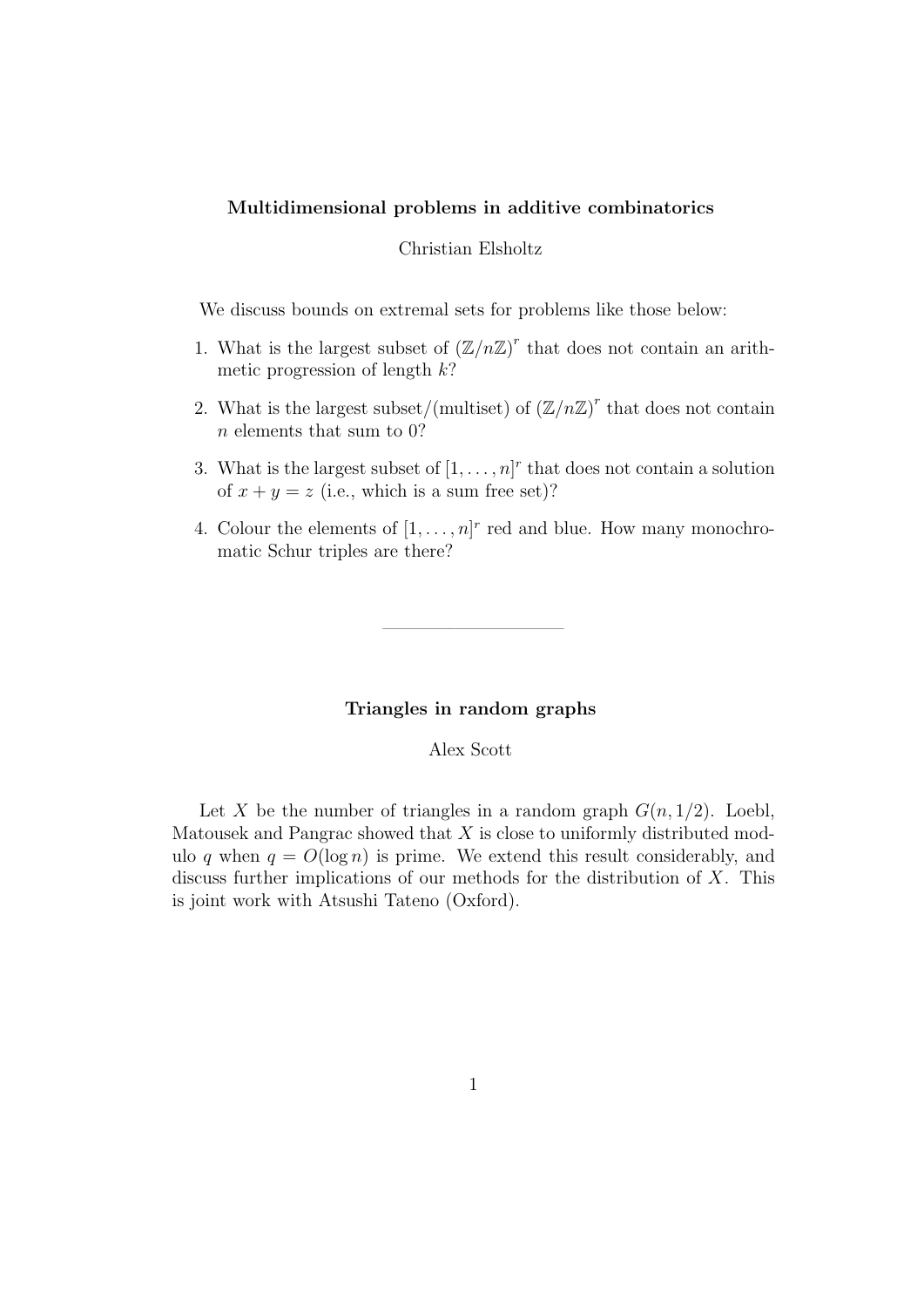#### Combinatorial problems on the symmetric group: some applications of non-Abelian Fourier Analysis

#### David Ellis

We say a family of permutations  $A \subset S_n$  is *t*-intersecting if any two permutations in A agree in at least t places, i.e. for any  $\sigma, \pi \in \mathcal{A}, |\{i \in [n]:\}$  $\sigma(i) = \pi(i)$   $\geq t$ . In 1977, Deza and Frankl proved that a 1-intersecting family has size at most  $(n-1)!$ , and conjectured that if n is sufficiently large depending on t, a t-intersecting family  $A \subset S_n$  has size at most  $(n-t)!$ . This was proved independently by the author and by Ehud Friedgut and Haran Pilpel in 2008, using the same techniques; we have recently submitted a joint paper. I will give a sketch of the proof, which uses an eigenvalue argument combined with representation theory of  $S_n$ .

We will then turn to the question of stability. In 2003, Cameron and Ku conjectured that for  $n \geq 6$ , a 1-intersecting family not contained within a coset of the stabilizer of a point cannot be larger than the family

$$
\{\sigma \in S_n : \sigma(1) = 1, \sigma(i) = i \text{ for some } i > 2\} \cup \{(12)\}\
$$

which has size  $(1 - 1/e + o(1))(n - 1)!$ , and that the extremal families are precisely the double cosets of this family. A generalization of this was proved by the author in 2008 using non-Abelian Fourier Analysis combined with a combinatorial argument: namely, for n sufficiently large depending on  $t$ , if  $A \subset S_n$  is a t-intersecting family which is not contained within a coset of the stabilizer of t points, then  $A$  cannot be larger than the family

$$
\{\sigma : \sigma(i) = i \,\,\forall i \leq t, \,\,\sigma(j) = j \,\,\text{for some}\,\, j > t + 1\} \cup \{(1\,\,t + 1), \ldots, (t\,\,t + 1)\}
$$

which has size  $(1-1/e+o(1))(n-t)!$ ; the extremal families are precisely the double cosets of this family. This can be seen as an analogue for permutations of the Hilton-Milner theorem on non-trivial intersecting families of r-sets. I will sketch the main ideas of the proof in the  $t = 1$  case.

If time permits, we will then discuss some related questions.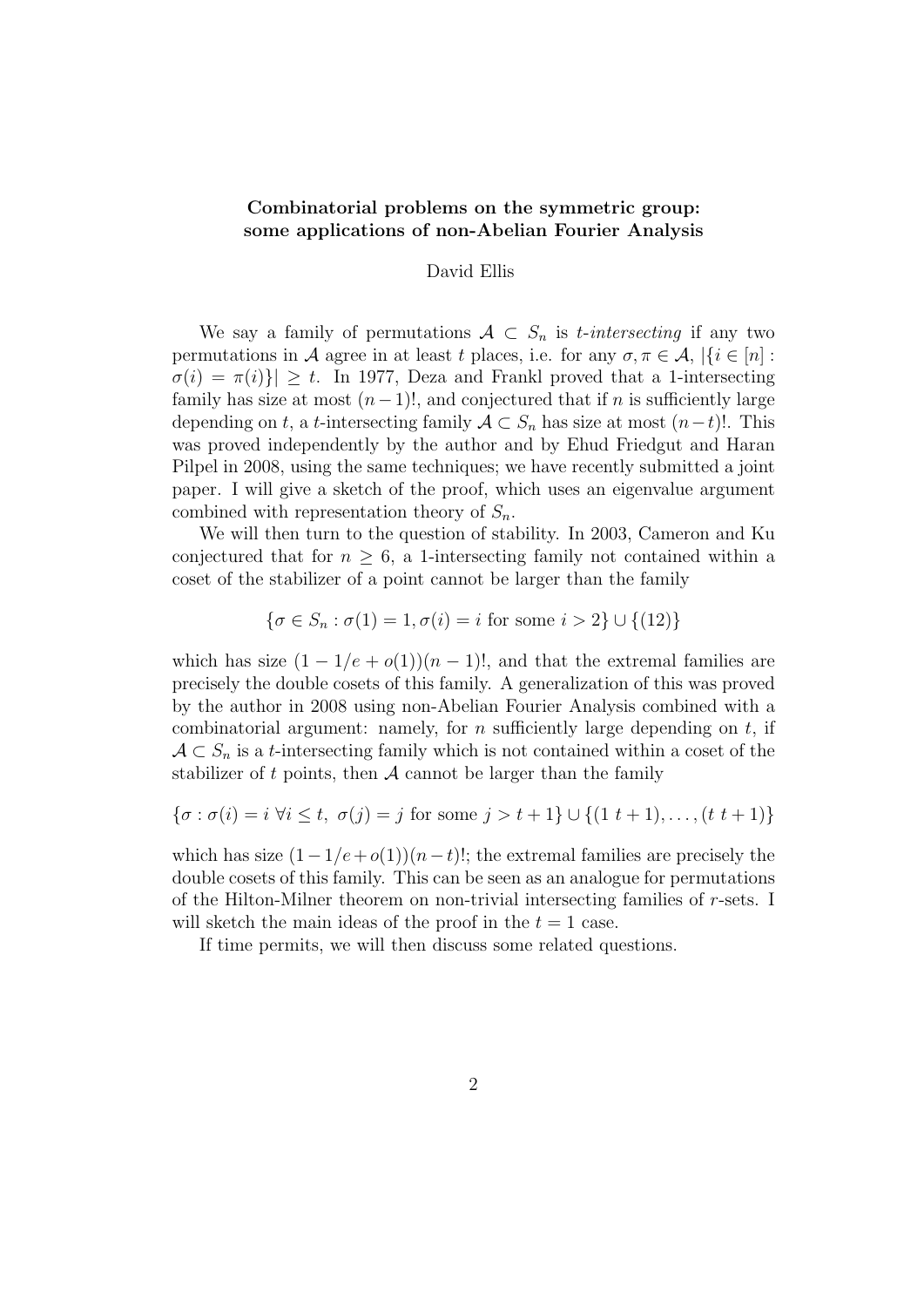#### Some recent developments in bootstrap percolation

#### Rob Morris

Let G be a graph, r be an integer and  $A \subset V(G)$  be a set of 'infected' vertices. The infection spreads according to the following rule: if a healthy site has at least  $r$  infected neighbours then it becomes infected, and infected sites are infected forever. Suppose the elements of A are chosen independently at random with probability  $p$ . At what point does percolation (infection of the entire vertex set) become likely?

I shall present some recent progress on this problem (known as bootstrap percolation) for the graph  $G = [n]^d$ , and also discuss several open questions. In particular, we still know very little about what happens when the number of dimensions  $d = d(n) \rightarrow \infty$ .

(This is mostly joint work with Jozsi Balogh and Béla Bollobás, and/or some subset of Daniel Ahlberg, Tom Coker, Hugo Duminil-Copin, Janko Gravner and Ander Holroyd.)

#### Arbitrary orientations of cycles in oriented graphs

——————————

Luke Kelly

An oriented graph is a simple graph in which each edge is assigned a direction. Sufficient conditions for Hamilton cycles in oriented graphs have been much studied in the last few years. This has included the confirmation of an old conjecture of Häggkvist by Keevash, Kühn and Osthus, who proved that every large oriented graph G with minimum in-degree and out-degree at least  $(3|G| - 4)/8$  contains a Hamilton cycle. In this talk I will present a recent result showing that, up to a linear error term, this minimum in-degree and out-degree condition gives not just a Hamilton cycle but any orientation of a Hamilton cycle. This answers a conjecture from the 1997 paper of Häggkvist and Thomason in which they proved that a minimum in-degree and outdegree of  $5|G|/12$  suffices and conjectured that  $3|G|/8$  was the correct bound (both up to a linear error term  $\epsilon|G|$ ). I will also discuss results and open problems for arbitrary orientations of short cycles, where we need different conditions for different orientations.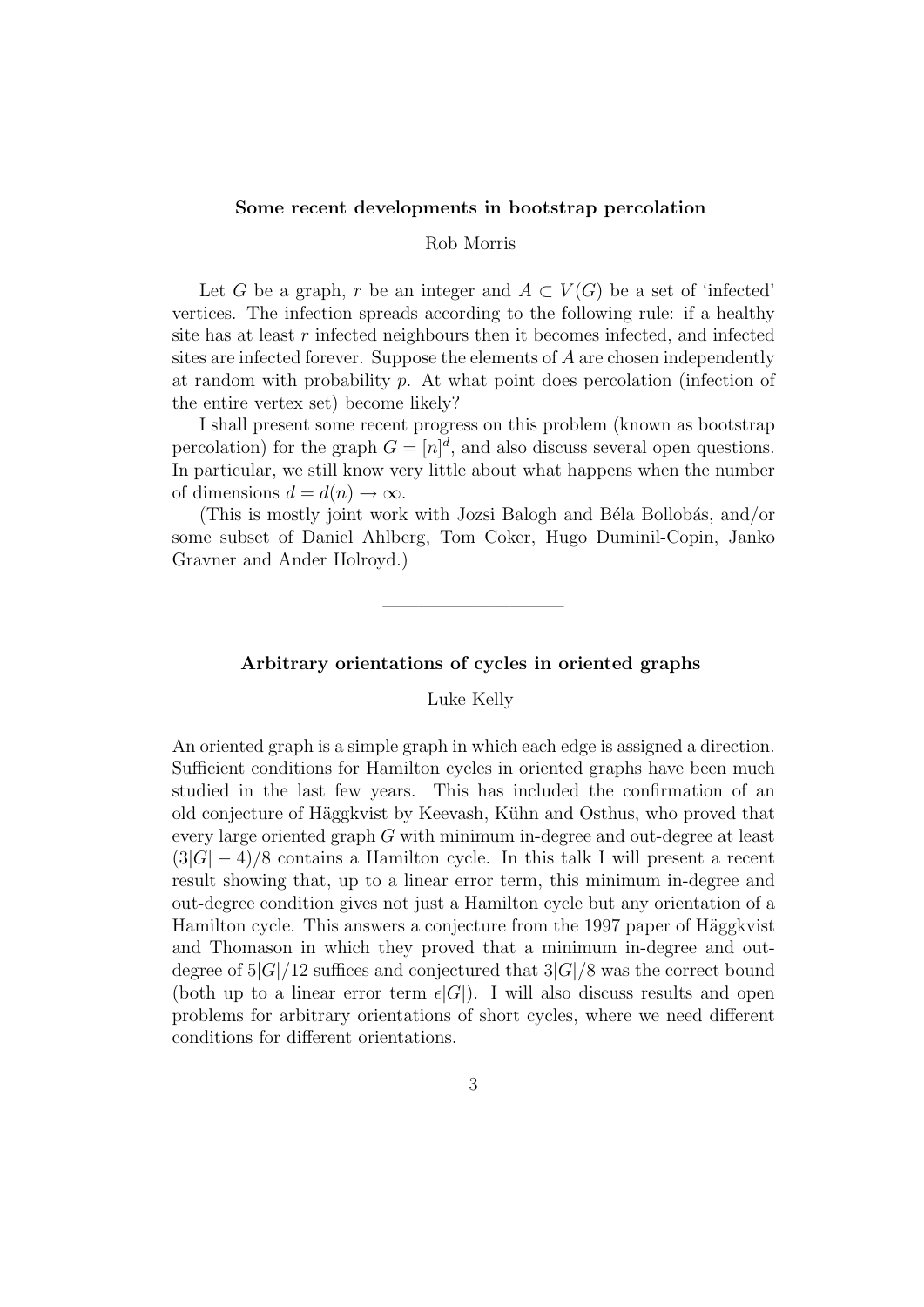#### Hamilton cycles in random geometric graphs

#### Mark Walters

The Gilbert model of a random geometric graph is the following: place points at random in a (two-dimensional) square box and join two if they are within distance  $r$  of each other. For any standard graph property (e.g. connectedness) we can ask whether the graph is likely to have this property. If the property is monotone we can view the model as a process where we place our points and then increase r until the property appears.

In this talk we consider the property that the graph has a Hamilton cycle. It is obvious that a necessary condition for the existence of a Hamilton cycle is that the graph be 2-connected. We prove that, for asymptotically almost all collections of points, this is a sufficient condition: that is, the smallest  $r$ for which the graph has a Hamilton cycle is exactly the smallest  $r$  for which the graph is 2-connected.

This work is joint work with József Balogh and Béla Bollobás.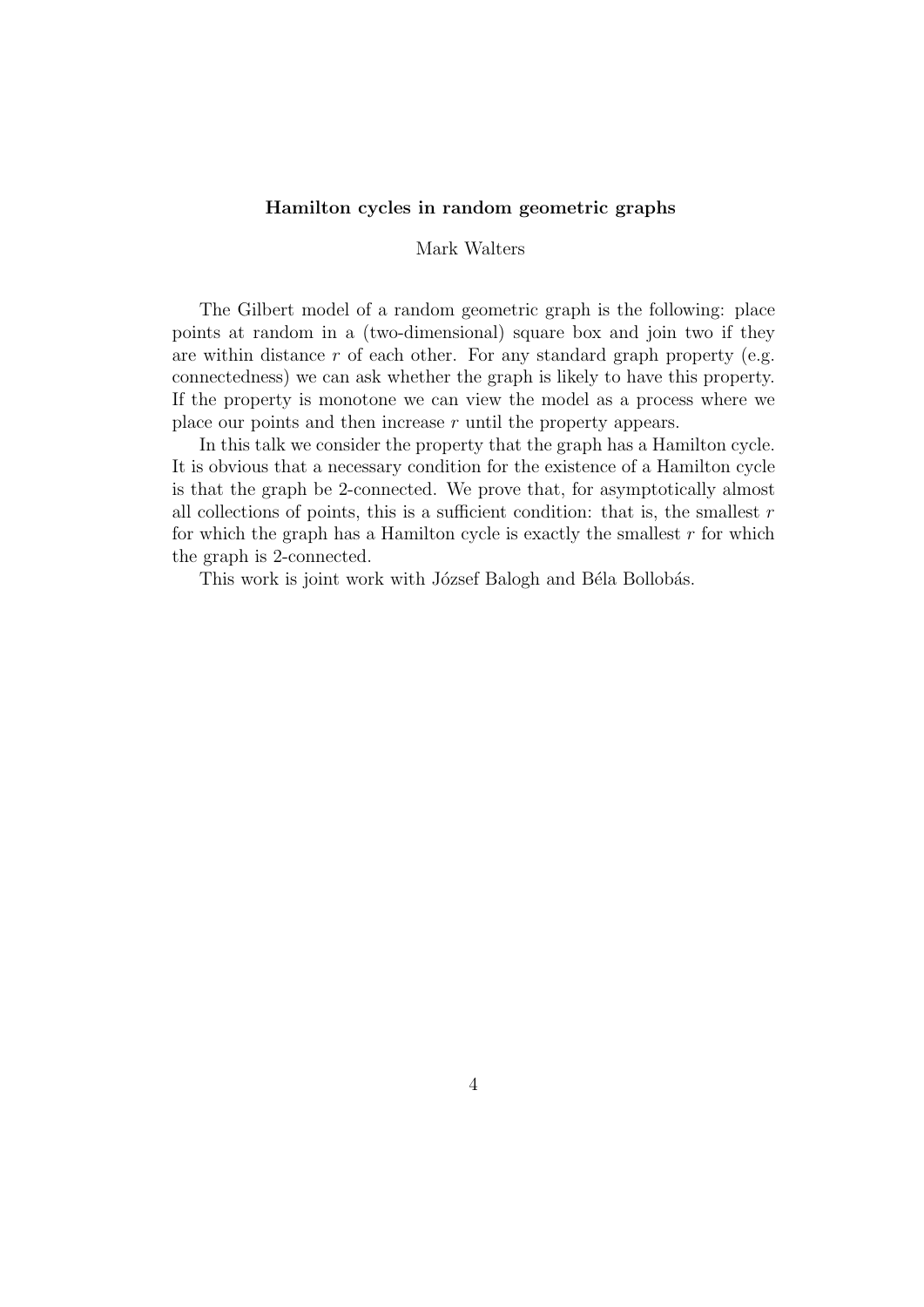#### The early evolution of the H-free process

#### Peter Keevash

The  $H$ -free process, for some fixed graph  $H$ , is the random graph process defined by starting with an empty graph on n vertices and then adding edges one at a time, chosen uniformly at random subject to the constraint that no H subgraph is formed. Let G be the random maximal  $H$ -free graph obtained at the end of the process. When  $H$  is strictly 2-balanced, we show that for some  $c > 0$ , with high probability as  $n \to \infty$ , the minimum degree in G is at least  $cn^{1-(v_H-2)/(e_H-1)}(\log n)^{1/(e_H-1)}$ . This gives new lower bounds for the Turán numbers of certain bipartite graphs, such as the complete bipartite graphs  $K_{r,r}$  with  $r > 5$ . When H is a complete graph  $K_s$  with  $s > 5$  we show that for some  $C > 0$ , with high probability the independence number of G is at most  $Cn^{2/(s+1)}(\log n)^{1-1/(e_H-1)}$ . This gives new lower bounds for Ramsey numbers  $R(s, t)$  for fixed  $s > 5$  and t large. We also obtain new bounds for the independence number of  $G$  for other graphs  $H$ , including the case when H is a cycle. Our proofs use the differential equations method for random graph processes to analyse the evolution of the process, and also give further interesting information about the structure of the graphs obtained, including asymptotic formulae for a broad class of extension variables. This is joint work with Tom Bohman.

#### Random intersection graphs

——————————

#### Stefanie Gerke

A uniform random intersection graph  $G(n, m, k)$  is a random graph constructed as follows. Label each of  $n$  nodes by a randomly chosen set of k distinct colours taken from some finite set of possible colours of size  $m$ . Nodes are joined by an edge if and only if some colour appears in both their labels. These graphs arise in the study of the security of wireless sensor networks. Such graphs arise in particular when modelling the network graph of the well known key predistribution technique due to Eschenauer and Gligor.

In this talk we discuss some basic properties of random intersection graphs, for example connectivity and the emergence of the giant component. This is joint wok with Simon Blackburn and Paul Balister.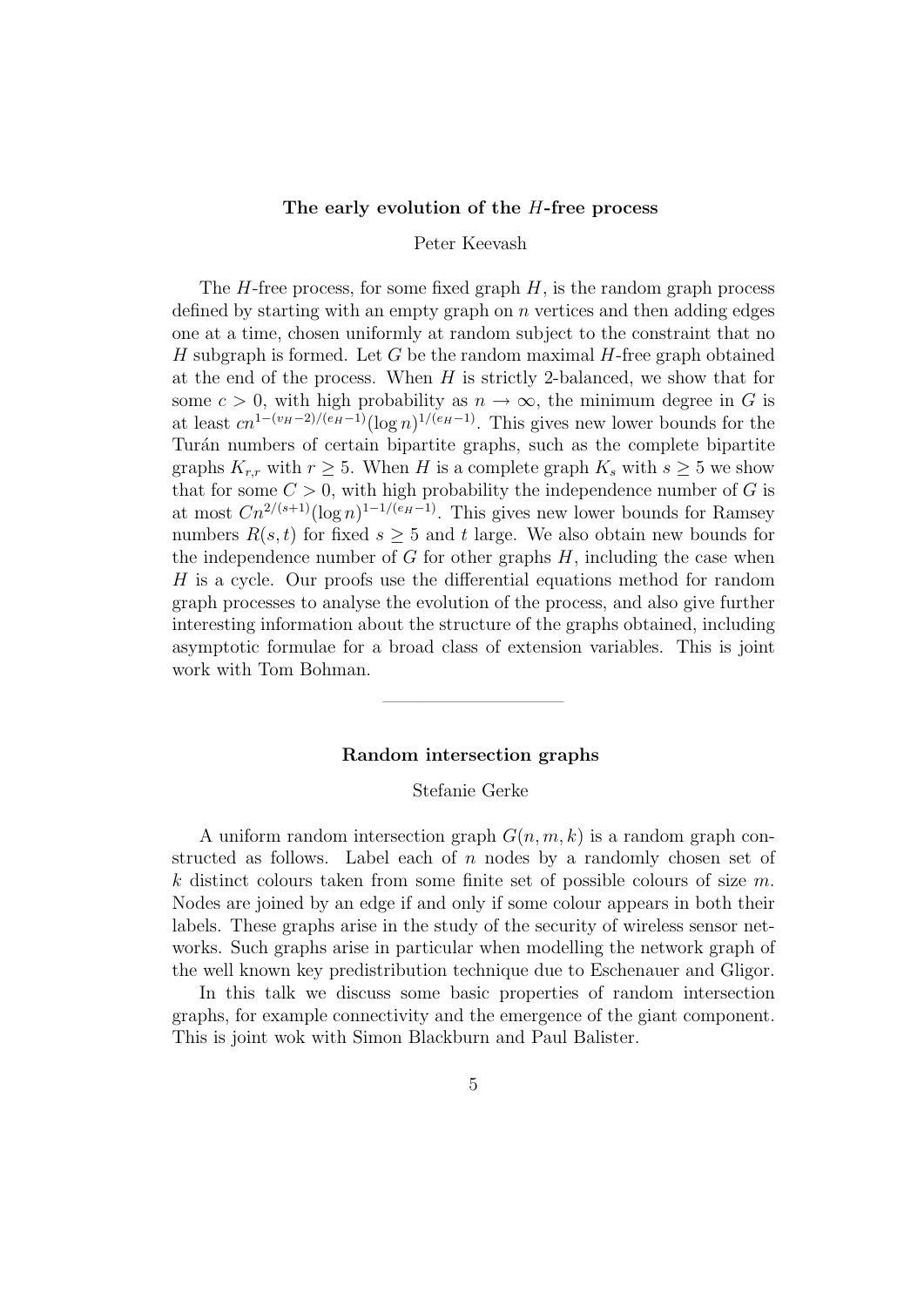#### Synchrony and Asynchrony in Neural Networks

#### Angelika Steger

In this paper we pick up on a model described recently by DeVille and Peskin (Bulletin of Mathematical Biology, to appear) for a stochastic pulsecoupled neural network. The key feature and novelty in their approach is that they describe the interactions of a neuronal system as a discrete-state stochastic dynamical network. They show (experimentally and by some estimates in an associated mean-field limit of the model) that their network can exhibit both synchronous and asynchronous behavior. They also exhibit a range of parameters for which the network switches seemingly spontaneously between synchrony and asynchrony. In synchronous behavior the firing of one neuron leads to the firing of other neurons, which in turn may set off a chain reaction that often involves a substantial proportion of the neurons. There are strong analogies to the giant component phenomenon in random graph theory.

In this talk we present a rigorous analysis of the model of DeVille and Peskin, thereby answering in particular their questions about the actual parameter settings resp. thresholds for which these changes between synchronous and asynchronous behavior occur. We also provide insights into the coexistence of synchronous and asynchronous behavior and the conditions that trigger a "spontaneous" transition from one state to another.

Joint work with Fabian Kuhn, Konstantinos Pangiotou, and Joel Spencer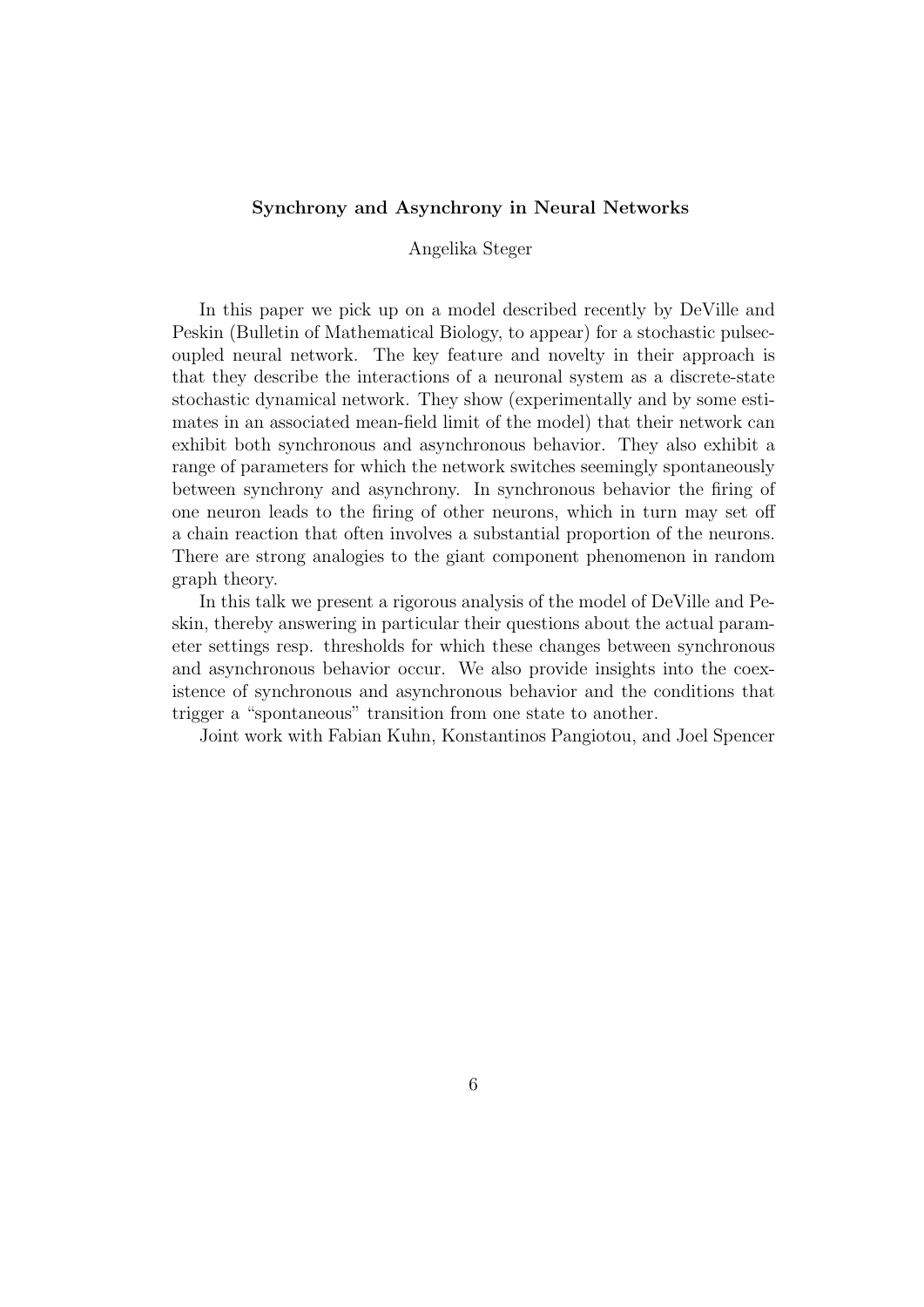#### A Complexity Dichotomy for Hypergraph Partition Functions

#### Leslie Ann Goldberg

Abstract: The talk will introduce "partition functions", which arise in many computational contexts, and will discuss the complexity of computing them. It will explain what a "dichotomy theorem" is, and why we want such theorems (essentially, we want them so that we can better understand the boundary between the class of easy-to-compute functions and the class of functions that cannot be efficiently computed).

The particular technical problem which forms the foundation for the talk is the complexity of counting homomorphisms from an  $r$ -uniform hypergraph G to a symmetric r-ary relation H. We give a dichotomy theorem for  $r > 2$ , showing for which  $H$  this problem is easy to compute and for which  $H$  it is #P-complete. Our dichotomy theorem extends to the case in which the relation  $H$  is weighted, and the partition function to be computed is the sum of the weights of the homomorphisms. This problem is motivated by statistical physics, where it arises as computing the partition function for particle models in which certain combinations of  $r$  sites interact symmetrically.

(joint work with Martin Dyer and Mark Jerrum)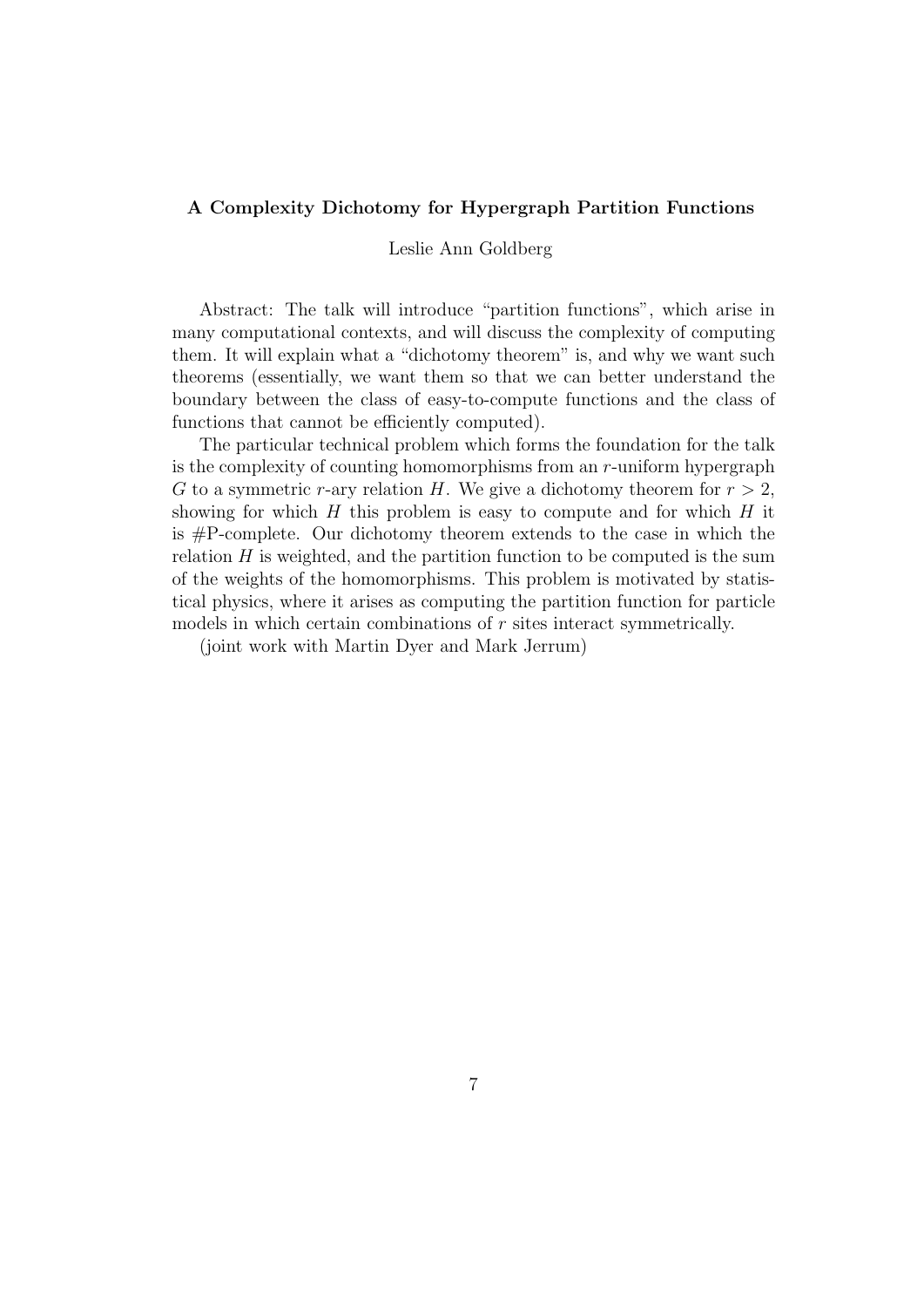#### Wiretapping: the nucleolus of connectivity

Rahul Savani

We consider the problem of maximizing the probability of hitting a strategically chosen hidden network by placing a wiretap on a single link of a communication network. This can be seen as a two-player win-lose (zero-sum) game that we call the wiretap game. We also study this problem in a cooperative game setting. For the cooperative game we study, the connectivity game, we provide a polynomial-time algorithm for computing the nucleolus. The nucleolus of the connectivity game corresponds to a maxmin strategy in the wiretap game with desirable properties, for example, it minimizes the number of pure best responses of the player choosing the hidden network. The nucleolus of a connectivity game is also of interest as a mechanism for cost-sharing, where those links most likely to be used in connected spanning subgraphs are seen as most important or, alternatively, as most vulnerable. Joint work with Haris Aziz, Oded Lachish, and Mike Paterson

## "The Norman Biggs Lecture"

——————————

#### On the Category of Graphs

Jaroslav Nešetřil

We present a survey of categorical aspects of graph homomorphisms: constructions and global properties centered around notions of universality and density.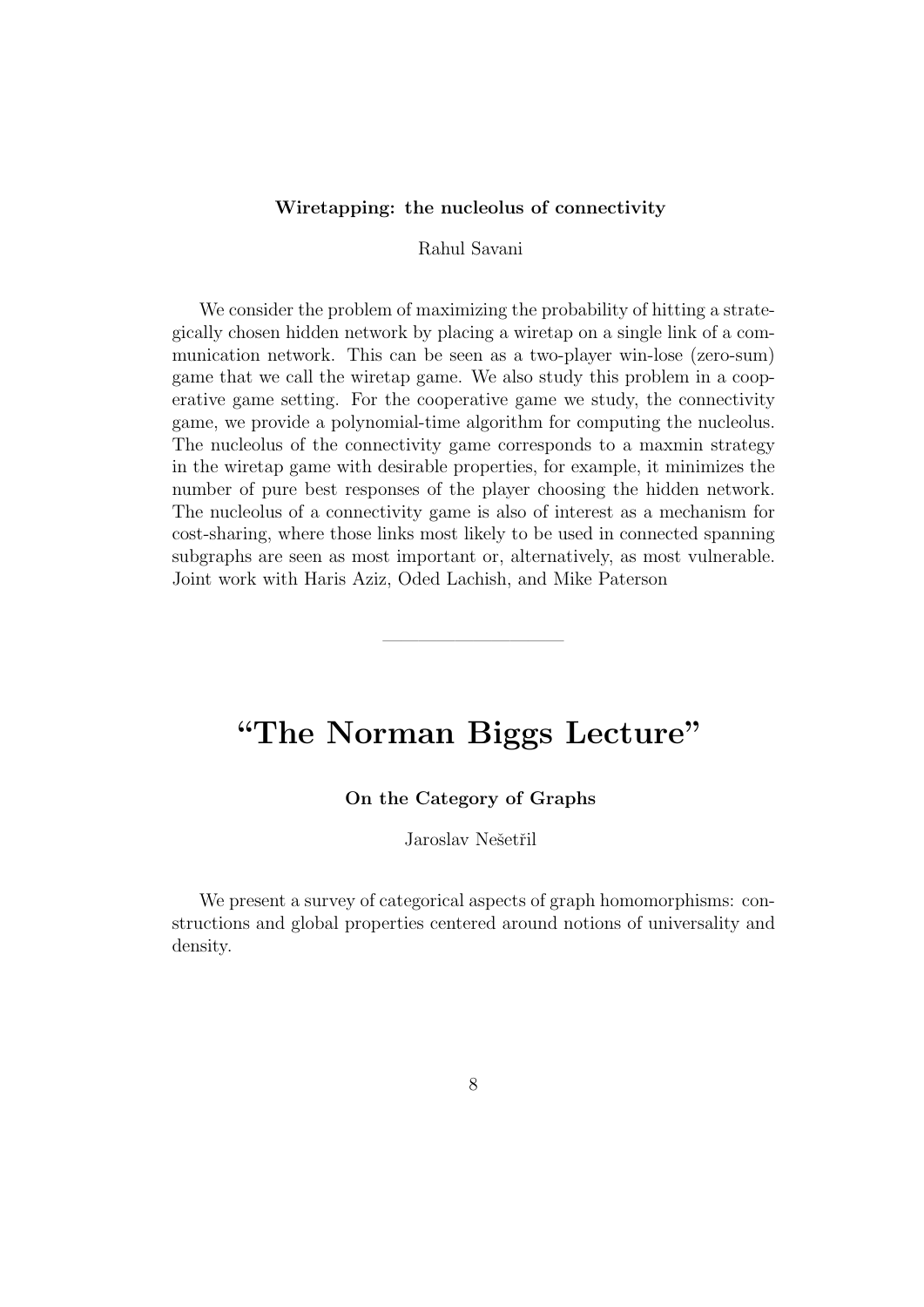

## **THURSDAY 21st MAY 2009**

The second of the two linked colloquia in combinatorics will be held at the London School of Economics on Thursday 21st May, starting at 10.00am. Everyone interested is welcome to attend any part of the event. The talks will be held in the New Theatre (E171), in the East Building.

| $10.00 - 10.45$ | P. Keevash (Queen Mary)                                      |  |
|-----------------|--------------------------------------------------------------|--|
|                 | The early evolution of the H-free process                    |  |
| $10.45 - 11.05$ | <b>Coffee break</b> - E168                                   |  |
| $11.05 - 11.50$ | S. Gerke (Royal Holloway)                                    |  |
|                 | Random intersection graphs                                   |  |
| 11.55 - 12.40   | A. Steger (ETH Zurich)                                       |  |
|                 | Synchrony and asynchrony in neural networks                  |  |
| 12.40 - 14.05   | <b>Lunch</b> (own arrangements - options on                  |  |
|                 | campus and nearby)                                           |  |
| 14.05 - 14.50   | L. Goldberg (Liverpool)                                      |  |
|                 | A complexity dichotomy for hypergraph partition<br>functions |  |
| 14.50 - 15.10   | Coffee break $-E168$                                         |  |
| $15.10 - 15.55$ | <b>R. Savani</b> (Warwick)                                   |  |
|                 | Wiretapping: the nucleolus of connectivity                   |  |
| 16.00 - 17.00   | "The Norman Biggs Lecture"                                   |  |
|                 | <b>J. Nešetřil</b> (Prague)                                  |  |
|                 | On the category of graphs                                    |  |

Support for this event by the London Mathematical Society, the British Combinatorial Committee and an anonymous donor, is gratefully acknowledged.